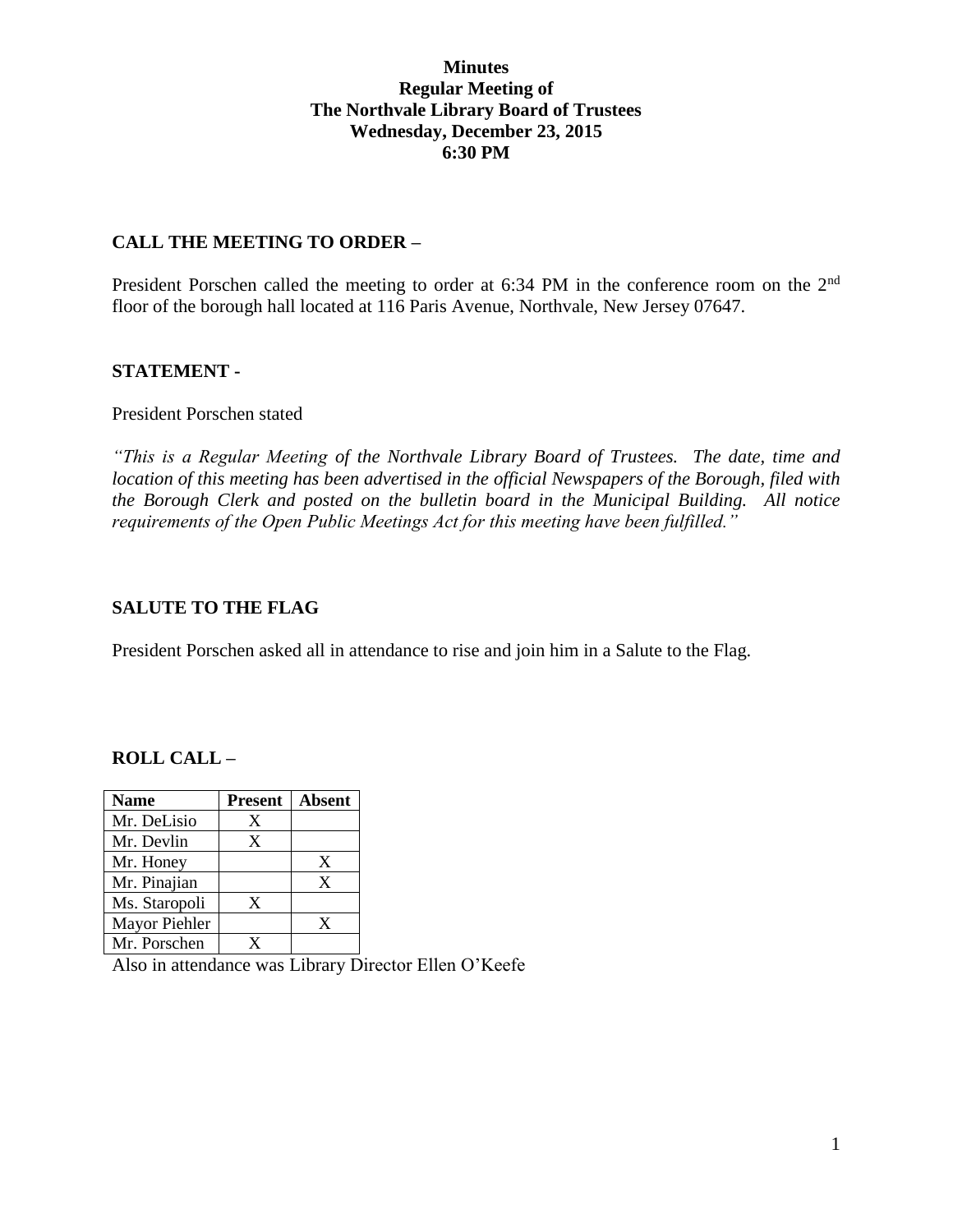#### **APPROVAL OF MINUTES**

Resolved to approve the minutes from the November 24, 2015 regular board meeting

The minutes were adopted on a roll call vote as follows:

| <b>Name</b>   | <b>ACTION</b> | YES | N <sub>O</sub> | <b>ABSENT</b> | <b>ABSTAIN</b> |
|---------------|---------------|-----|----------------|---------------|----------------|
| Mr. DeLisio   | <b>MOTION</b> | X   |                |               |                |
| Mr. Devlin    | <b>SECOND</b> | X   |                |               |                |
| Mr. Honey     |               |     |                |               |                |
| Mr. Pinajian  |               |     |                |               |                |
| Ms. Staropoli |               |     |                |               |                |
| Mayor Piehler |               |     |                |               |                |
| Mr. Porschen  |               |     |                |               |                |

#### **GENERAL DISCUSSION/Director's Report**

**Thank you** to the Friends of the Northvale Public Library:

- the sponsorship of the passes for the Intrepid and American Museum of Natural History. -sponsoring our in-house staff luncheon on December 16. We also thank the Susan Meeske, Director, Old Tappan Library for volunteering at our Circulation Desk so all could enjoy lunch.

#### **Personnel**

Marisa has completed her coursework for her MLS. She will be filing appropriate paperwork to receive her NJ State Librarian Certification.

# **Collection Development**

-World Language Subscription

Each \$1,000 yields 40-50 books annually; approximately \$25-\$30/title; about the same as a Large Print book; I chose the \$2,000 subscription.

-Magazines

6 new titles-Good Housekeeping, Oprah, Sports Illustrated, Woman's Day, People and Real Simple. We now offer a total of 14 magazines, including some free ones.

# **Programming**

New intermediate ESL class will be offered Tuesdays, 1-2 pm on Jan 26, Feb 2, 9 & 16. Joann Tuttle, a Piermont, NY language consultant, contacted me to offer this class. Joann is donating her time. Northvale residents will have priority registration; limit of 7.

# **Facility**

Staff door: swapped Historical Closet door with purchased door; new lock installed. Telephone system: deposit paid; has been ordered; installation early 2016.

Circulation Desk: Library Interiors to install. Cost is \$4,860, just under the Friends'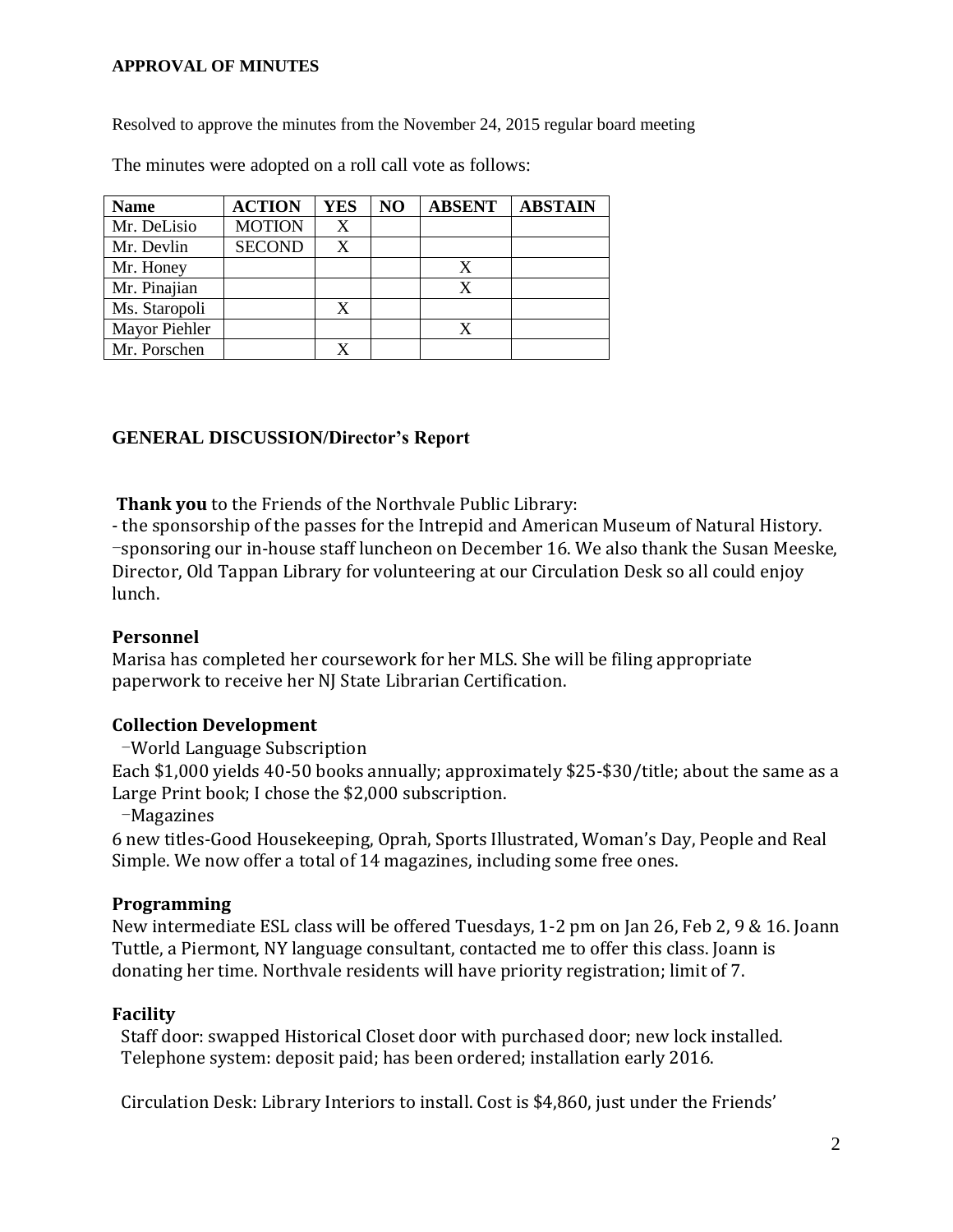authorization of up to \$5,000. We need to purchase the \$475.00 coordinating chair. Our current chairs operate poorly and will not complement the new desk. Administrative

### **Upcoming Meetings**

Ellen

- Mandatory New Directors' Training, NJ State Library, Trenton: Wednesday, February 16 (all day) & Wednesday, February 23 (all day) Marisa

- Youth Services Committee, Wednesday, January 6, Washington Township PL

Mr. DeLisio will contact Steve Wilcox about the annual audit

# **ROLL CALL VOTES**

Resolved to approve the claims list of invoices totaling \$13,484.01 for this past month of December to be paid through the borough.

The resolution was adopted on a roll call vote as follows:

| <b>Name</b>   | <b>ACTION</b> | YES | NO | <b>ABSENT</b> | <b>ABSTAIN</b> |
|---------------|---------------|-----|----|---------------|----------------|
| Mr. DeLisio   | <b>SECOND</b> | X   |    |               |                |
| Mr. Devlin    |               | X   |    |               |                |
| Mr. Honey     |               |     |    | X             |                |
| Mr. Pinajian  |               |     |    |               |                |
| Ms. Staropoli | <b>MOTION</b> | X   |    |               |                |
| Mayor Piehler |               |     |    |               |                |
| Mr. Porschen  |               |     |    |               |                |

Resolved to approve the purchase of a wall-mount water filtration/hydration station system not to exceed the amount of \$1100.00

The resolution was adopted on a roll call vote as follows:

| <b>Name</b>   | <b>ACTION</b> | <b>YES</b> | NO | <b>ABSENT</b> | <b>ABSTAIN</b> |
|---------------|---------------|------------|----|---------------|----------------|
| Mr. DeLisio   |               | X          |    |               |                |
| Mr. Devlin    |               | X          |    |               |                |
| Mr. Honey     |               |            |    | X             |                |
| Mr. Pinajian  |               |            |    | X             |                |
| Ms. Staropoli | <b>MOTION</b> | X          |    |               |                |
| Mayor Piehler |               |            |    | X             |                |
| Mr. Porschen  | <b>SECOND</b> |            |    |               |                |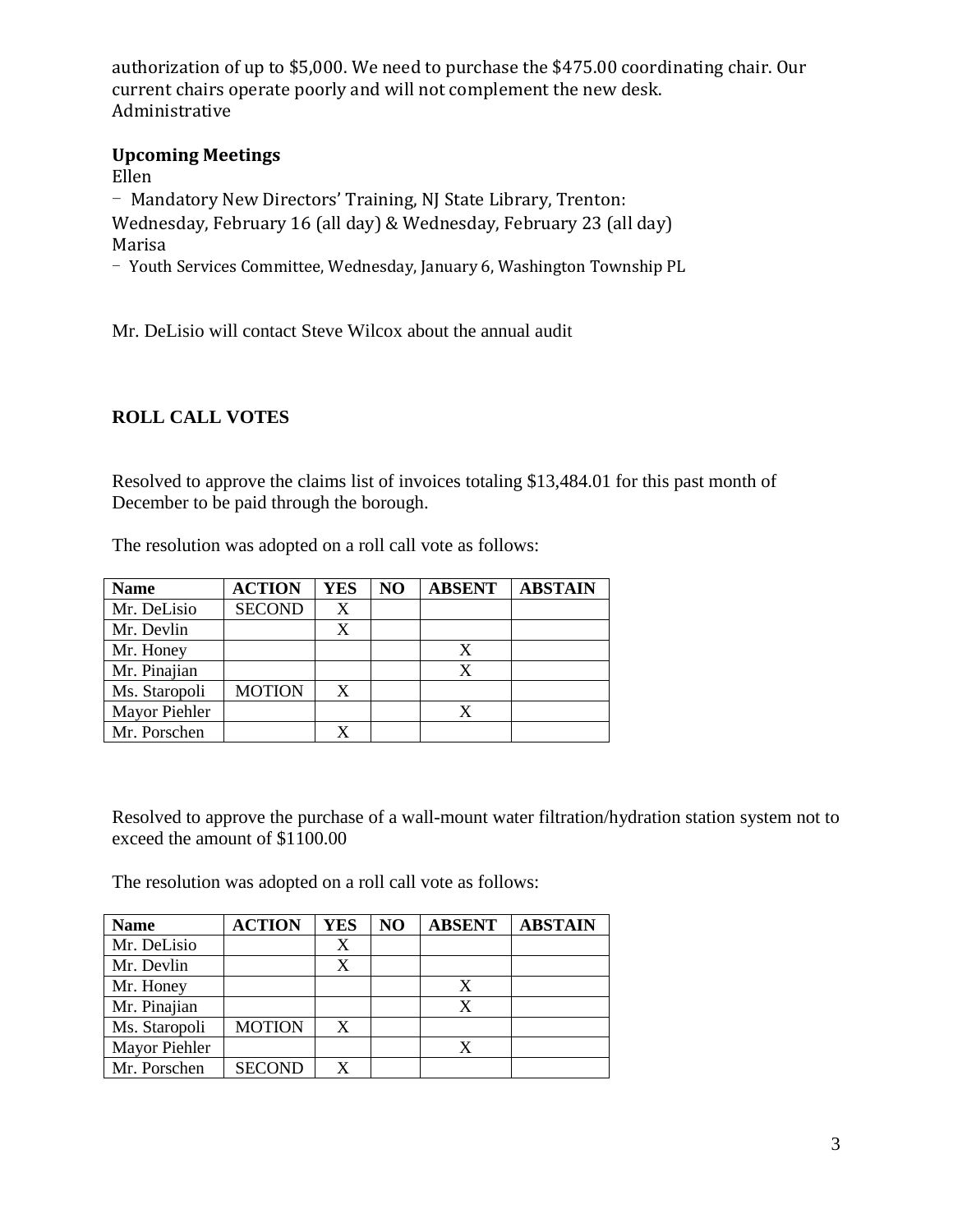Resolved to approve the hiring of a plumber to install the water filtration system not to exceed the amount of \$1050.00

| <b>Name</b>   | <b>ACTION</b> | YES | N <sub>O</sub> | <b>ABSENT</b> | <b>ABSTAIN</b> |
|---------------|---------------|-----|----------------|---------------|----------------|
| Mr. DeLisio   | <b>SECOND</b> | X   |                |               |                |
| Mr. Devlin    |               |     |                |               |                |
| Mr. Honey     |               |     |                |               |                |
| Mr. Pinajian  |               |     |                |               |                |
| Ms. Staropoli | <b>MOTION</b> | X   |                |               |                |
| Mayor Piehler |               |     |                |               |                |
| Mr. Porschen  |               |     |                |               |                |

The resolution was adopted on a roll call vote as follows:

Resolved to approve the reimbursement of \$61.45 to Director O'Keefe for refreshments and supplies

The resolution was adopted on a roll call vote as follows:

| <b>Name</b>   | <b>ACTION</b> | YES | NO | <b>ABSENT</b> | <b>ABSTAIN</b> |
|---------------|---------------|-----|----|---------------|----------------|
| Mr. DeLisio   | <b>SECOND</b> | X   |    |               |                |
| Mr. Devlin    |               |     |    |               |                |
| Mr. Honey     |               |     |    | X             |                |
| Mr. Pinajian  |               |     |    | X             |                |
| Ms. Staropoli |               | X   |    |               |                |
| Mayor Piehler |               |     |    |               |                |
| Mr. Porschen  | <b>MOTION</b> |     |    |               |                |

Resolved to approve the replenishment of \$50.00 to the petty cash fund.

The resolution was adopted on a roll call vote as follows:

| <b>Name</b>          | <b>ACTION</b> | <b>YES</b> | NO | <b>ABSENT</b> | <b>ABSTAIN</b> |
|----------------------|---------------|------------|----|---------------|----------------|
| Mr. DeLisio          | <b>SECOND</b> | X          |    |               |                |
| Mr. Devlin           | <b>MOTION</b> |            |    |               |                |
| Mr. Honey            |               |            |    |               |                |
| Mr. Pinajian         |               |            |    |               |                |
| Ms. Staropoli        |               |            |    |               |                |
| <b>Mayor Piehler</b> |               |            |    |               |                |
| Mr. Porschen         |               |            |    |               |                |